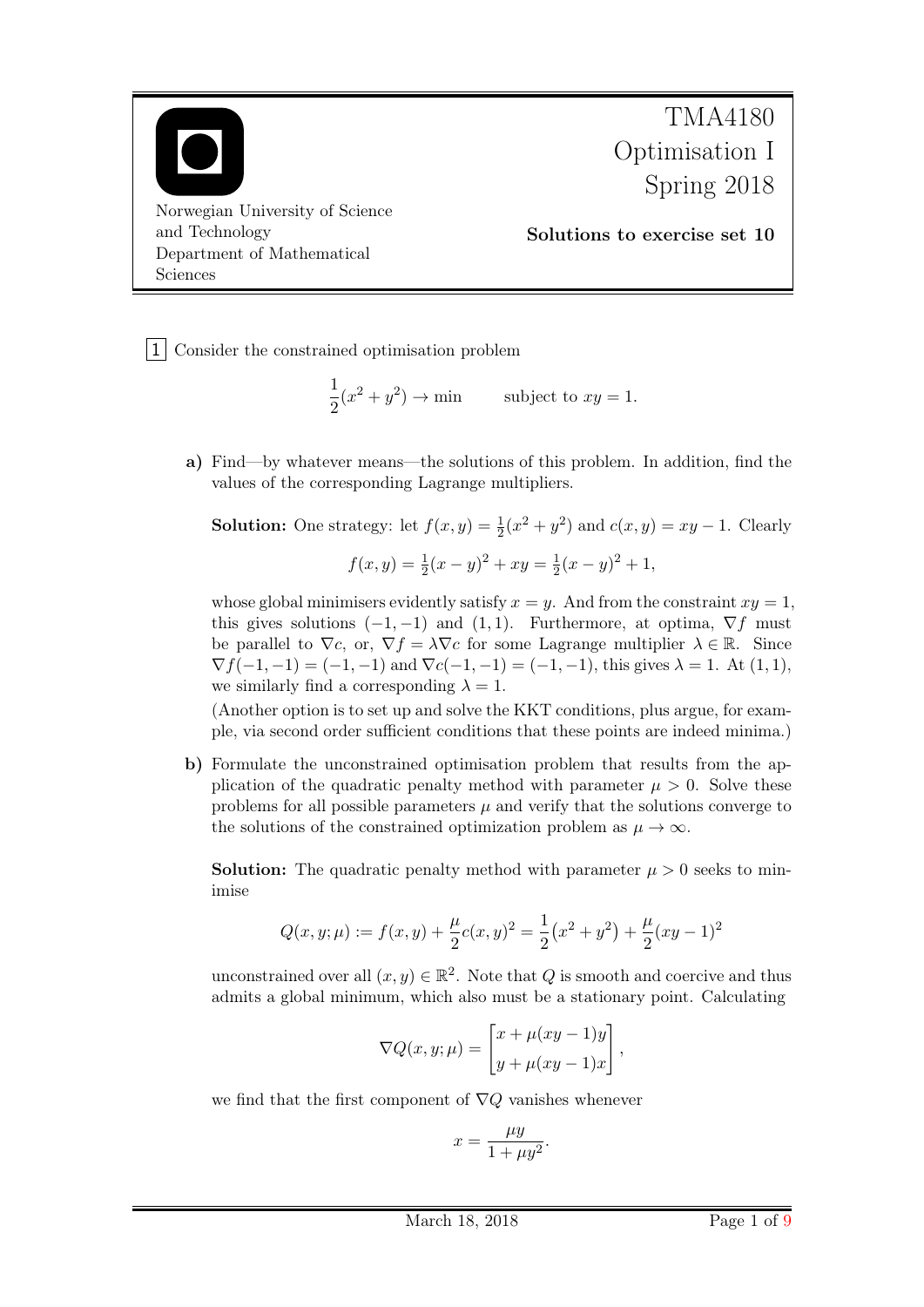Inserted into the second component of the equation  $\nabla Q = 0$ , this yields

<span id="page-1-1"></span><span id="page-1-0"></span>
$$
y\left[1 - \frac{\mu^2}{(1 + \mu y^2)^2}\right] = 0.\tag{(*)}
$$

If  $y = 0$ , then  $x = 0$  also, so  $(0, 0)$  is a stationary point. Examining the Hessian of Q at  $(0,0)$  shows that  $\nabla^2 Q(0,0;\mu)$  is positive definite when  $\mu < 1$ , and negative definite when  $\mu > 1$ . Thus  $(0, 0)$  is a strict local minimiser when  $\mu < 1$  and a strict local maximiser when  $\mu > 1$ . If  $\mu = 1$ , then

$$
Q(x, y; 1) = \frac{1}{2} [(x - y)^2 + (xy)^2 + 1] \ge \frac{1}{2} = Q(0, 0),
$$

with equality if and only if  $x = y = 0$ . As such,  $(0, 0)$  is a strict local minimiser also for  $\mu = 1$ .

If  $y \neq 0$ , then  $(\star)$  simplifies to

$$
1 + \mu y^2 = \mu,
$$

with solutions

$$
y = \pm \sqrt{1 - \frac{1}{\mu}},
$$

provided  $\mu \geq 1$ . This also gives

$$
x = \frac{\mu y}{1 + \mu y^2} = \pm \sqrt{1 - \frac{1}{\mu}},
$$

and it can be verified (how?) that these points  $(x, y)$  are minimisers. In total,  $(0, 0)$  is the global minimiser of  $Q(\cdot, \cdot; \mu)$  when  $\mu \leq 1$ , while the two points

$$
(x,y) = \left(\pm\sqrt{1-\frac{1}{\mu}}, \pm\sqrt{1-\frac{1}{\mu}}\right)
$$

minimise  $Q(\cdot, \cdot; \mu)$  when  $\mu > 1$ . Finally, as  $\mu \to \infty$ , we find that  $(x, y)$  converges to the global minimisers  $(\pm 1, \pm 1)$  of the original constrained problem.

c) Formulate the augmented Lagrangian for this constrained optimization problem and find (for all possible parameters  $\lambda \in \mathbb{R}$  and  $\mu > 0$ ) the global solutions of this (unconstrained) optimization problem. For which parameters does one recover the solution of the original constrained problem?

Solution: The augmented Lagrangian for this problem is

$$
L_A(x, y, \lambda, \mu) = \frac{1}{2}(x^2 + y^2) - \lambda(xy - 1) + \frac{\mu}{2}(xy - 1)^2,
$$

which is coercive and lower semi-continuous such that a minimizer exists, and it has gradient

$$
\nabla L_A(x, y, \lambda, \mu) = \begin{bmatrix} x - \lambda y + \mu (xy^2 - y) \\ y - \lambda x + \mu (x^2 y - x) \end{bmatrix}.
$$

After a similar computation to that in part b), we find

$$
x = \frac{(\mu + \lambda)y}{1 + \mu y^2}
$$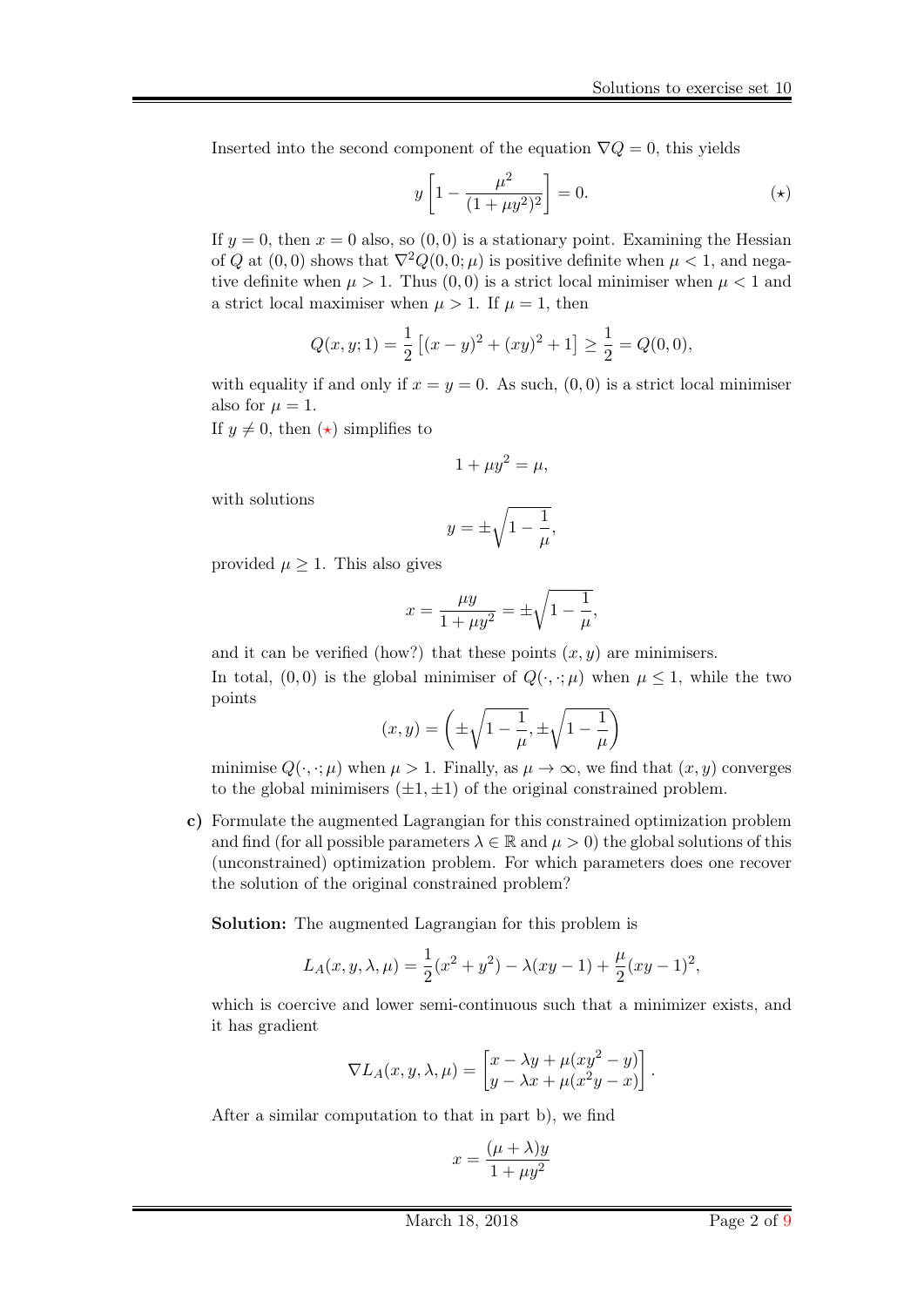and the equation for  $y$ :

$$
(1 + \mu y^2)^2 = (\lambda + \mu)^2.
$$

In addition, we have the solution  $(x, y) = (0, 0)$ . We must be somewhat careful in finding  $y$ . First, we have

$$
1 + \mu y^2 = \pm (\lambda + \mu),
$$

but since the left hand side is positive, we must choose the right hand side positive as well. Therefore, we have

$$
1 + \mu y^2 = |\lambda + \mu|
$$

and thus

$$
y^* = \pm \sqrt{\left|\frac{\lambda}{\mu} + 1\right| - \frac{1}{\mu}},
$$

which exist if  $|\lambda + \mu| \ge 1$ . It can be checked that here, too, we have  $x^* = y^*$ . The points  $(x^*, y^*)$  are the global minimizers if  $\lambda + \mu \geq 1$ . Otherwise,  $(0, 0)$  is the global minimizer. We see that the original solution is obtained when either  $\lambda = 1$  or  $\mu \to \infty$ . The fact that  $(x^*, y^*)$  are the global minimizers if  $\lambda + \mu \ge 1$ can seen by checking when  $\mathcal{L}_A(x^*, y^*, \lambda, \mu) \leq \mathcal{L}_A(0, 0, \lambda, \mu)$ . This leads (after some computation) to the condition

$$
(\lambda + \mu - 1)(|\lambda + \mu| - 1) \ge \frac{1}{2}(|\lambda + \mu| - 1)^2.
$$

Since  $(x^*, y^*)$  exist only if  $|\lambda + \mu| \ge 1$ , and if  $|\lambda + \mu| = 1$  then  $(x^*, y^*) = (0, 0)$ , we can divide by  $|\lambda + \mu| - 1$  to obtain the condition

$$
(\lambda + \mu - 1) \ge \frac{1}{2}(|\lambda + \mu| - 1),
$$

which holds if  $\lambda + \mu \ge 1$  but not if  $\lambda + \mu \le -1$ .

d) The  $\ell^1$ -penalty function for this optimisation problem is defined, for some parameter  $\mu > 1$ , as

$$
\Phi_1(x, y; \mu) := \frac{1}{2}(x^2 + y^2) + \mu |xy - 1|.
$$

Find for each parameter  $\mu > 0$  the global minimisers of this function. For which parameters  $\mu > 0$  do they coincide with the solutions of the original problem?

Solution: We find the minimizers of

$$
\Phi_1(x, y; \mu) = \frac{1}{2}(x^2 + y^2) + \mu |xy - 1|
$$

by splitting the domain in three:  $xy > 1$ ,  $xy < 1$  and  $xy = 1$ . First, when  $xy = 1$ , we see that  $x^2 = 1/y^2$ , so the objective function takes the form

$$
\Phi_1(x, y; \mu) = g(y) = \frac{1}{2} \left( \frac{1}{y^2} + y^2 \right).
$$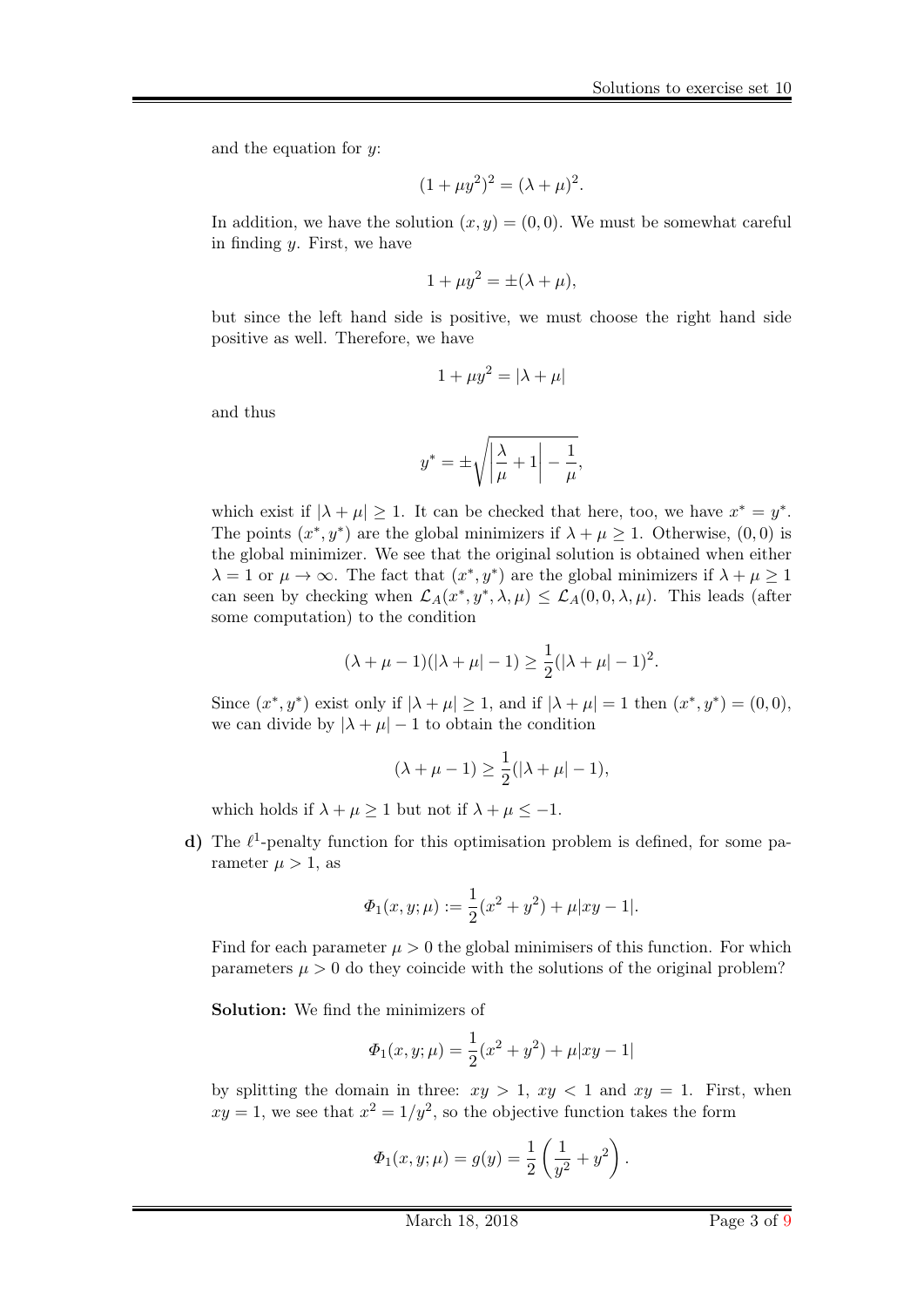We can see that  $g'(y) = 0$  when  $y = 1$  or  $y = -1$ , and  $g''(y) = 4$  in both these points, so they are minimizers along the curves  $x = 1/y$ , and we have the candidates (-1,-1) and (1,1). Furthermore,  $\Phi_1(1,1;\mu) = \Phi_1(-1,-1;\mu) = 1$  for all values of  $\mu$ .

Next, if  $xy > 1$  then

$$
\Phi_1(x, y; \mu) = \frac{1}{2}(x^2 + y^2) + \mu(xy - 1),
$$

so

$$
\nabla \Phi_1(x, y; \mu) = \begin{bmatrix} x + \mu y \\ y + \mu x \end{bmatrix} = 0 \Rightarrow x = -\mu y \Rightarrow (1 - \mu^2)y = 0.
$$

If  $y = 0$  then  $x = 0$ , but this is not in the domain considered so we need to take  $\mu = \pm 1$ . Since  $\mu > 0$ , the only possibility is  $\mu = 1$ . This gives us the critical points along the line  $x = -y$ , but this is still not in the domain considered. Thus, there are no critical points in the domain  $xy > 1$ .

Finally, in the domain  $xy < 1$ , we have

$$
\Phi_1(x, y; \mu) = \frac{1}{2}(x^2 + y^2) - \mu(xy - 1),
$$

so

$$
\nabla \Phi_1(x, y; \mu) = \begin{bmatrix} x - \mu y \\ y - \mu x \end{bmatrix} = 0 \Rightarrow x = \mu y \Rightarrow (1 - \mu^2) y = 0.
$$

If  $y = 0$  then  $x = 0$ . This is in the domain and thus a critical point. Also, we may take  $\mu = \pm 1$ . Since  $\mu > 0$ , the only possibility is  $\mu = 1$ . This gives us the critical points along the line  $x = y$ , which are in the domain considered when  $|x| < 1$ . We now check whether any of these points are minimizers. Observe that

$$
\nabla^2 \varPhi_1(x,y;\mu) = \begin{bmatrix} 1 & -\mu \\ -\mu & 1 \end{bmatrix}
$$

with eigenvalues  $\lambda = 1 \pm \mu$ . The eigenvalues are positive when  $\mu < 1$  and so the point (0,0) is a local minimizer when  $\mu < 1$ , with value  $\Phi_1(0,0;\mu) = \mu$ , which actually makes it a global minimizer.

When  $\mu = 1$ , we have  $\Phi_1(x, y; \mu) = 1$  along the line  $x = y$ . Also, when  $\mu = 1$ , we have

$$
\Phi_1(x, y; \mu) = \frac{1}{2}(x - y)^2 + 1 \ge 1,
$$

so these points are minimizers.

When  $\mu > 1$ , the global minimizers are found in  $(x, y) = (\pm 1, \pm 1)$ . This is because  $\Phi_1(\pm 1, \pm 1, \mu) = 1$  and  $\Phi_1(x, y; \mu) > 1$  elsewhere. This can be seen as following: When  $xy > 1$ ,

$$
\Phi_1(x, y; \mu) = \frac{1}{2}(x^2 + y^2) + \mu(xy - 1)
$$
  
=  $\frac{1}{2}(x - y)^2 + \mu(xy - 1) + xy$   
 $\ge \mu(xy - 1) + xy$   
> 1,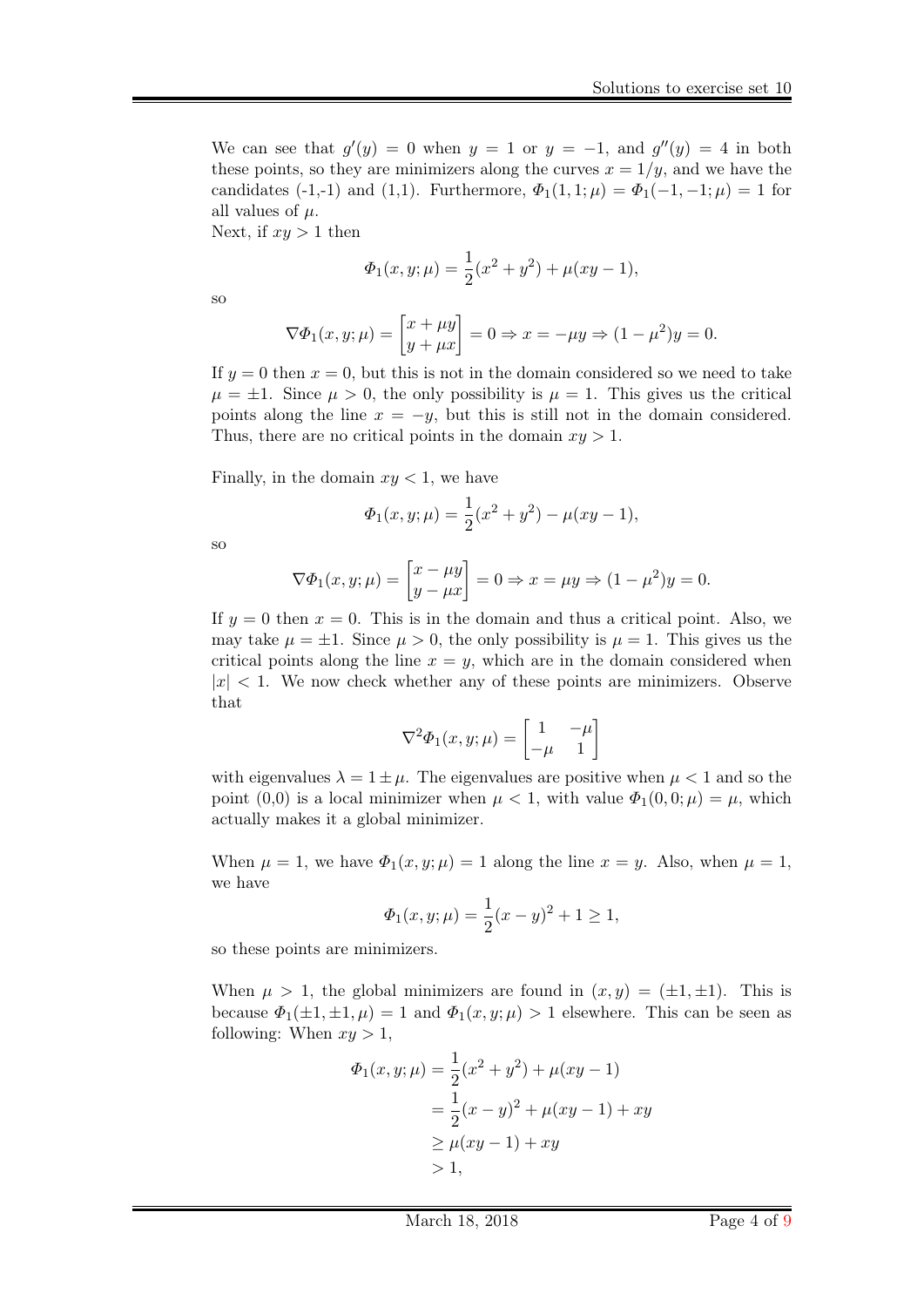and when  $xy < 1$ :

$$
\Phi_1(x, y; \mu) = \frac{1}{2}(x^2 + y^2) - \mu(xy - 1)
$$
  
=  $\frac{1}{2}(x - y)^2 + xy - \mu(xy - 1)$   
 $\ge \mu(1 - xy) + xy$   
> 1.

To summarize: When  $\mu < 1$ , we have a global minimizer in  $(0, 0)$  with value  $\mu$ . When  $\mu = 1$ , the global minimizers can be found on the line  $x = y, x \in [-1, 1]$ , and with  $\mu > 1$ , the global minimizers are found in  $(x, y) = (\pm 1, \pm 1)$ .

2 Consider the constrained optimisation problem

 $x + y \rightarrow \text{min}$  subject to  $x^2 + y^2 \leq 1$ .

Formulate a logarithmic barrier method for the solution of this constrained optimisation problem and compute its solution for each parameter  $\mu > 0$  in the barrier functional.

Solution: The logarithmic barrier approach may be written as

$$
\min_{x,y,s} x + y - \mu \log s \qquad \text{subject to} \qquad 1 - x^2 - y^2 - s = 0,
$$

where  $s (> 0)$  is the slack variable, and  $\mu > 0$  is the barrier parameter which we intend to drive to 0. Introducing a Lagrange multipler  $\lambda$ , the KKT conditions for this problem are

$$
1 + 2x\lambda = 0
$$
,  $1 + 2y\lambda = 0$ ,  $-\frac{\mu}{s} + \lambda = 0$ , and  $1 - x^2 - y^2 - s = 0$ .

This gives first that

$$
\lambda = \frac{\mu}{s}
$$
 and  $x = y = -\frac{s}{2\mu}$ ,

and inserted into the constraint equation, we find that

$$
1 - \frac{s^2}{2\mu^2} - s = 0.
$$

The relevant solution of this quadratic equation is  $s = \mu(\sqrt{\mu^2 + 2} - \mu)$ , and we end up with

$$
x = y = -\frac{1}{2}(\sqrt{\mu^2 + 2} - \mu)
$$
 and  $\lambda = (\sqrt{\mu^2 + 2} - \mu)^{-1}$ .

Since the Hessian of the Lagrangian to this problem is positive definite (check it!), the found KKT point is the unique global minimiser of the logarithmic barrier formulation. Notably, as  $\mu \to 0^+$ , we recover the exact solution  $x^* = y^* = -1/\sqrt{2}$ , with  $\lambda^* = 1/\sqrt{2}$ , of the original problem.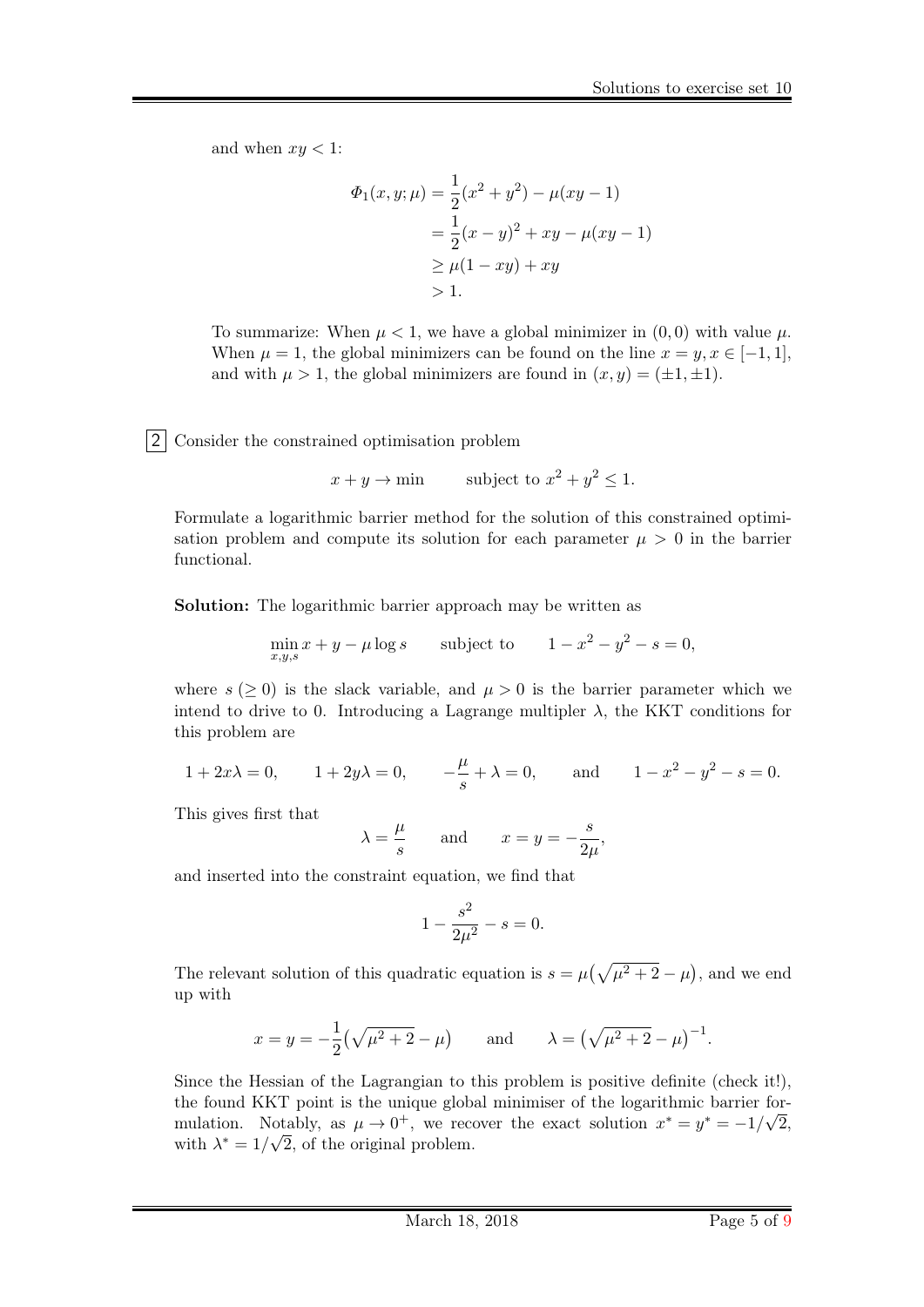3 Consider the quadratic programming problem

$$
x + y \ge 0,
$$
  
\n
$$
\min(x+1)^2 + (y+1)^2,
$$
 subject to 
$$
-x \ge -2,
$$
  
\n
$$
-y \ge -2.
$$

a) Find the global minimum for this optimization problem (you can do this graphically). Determine the corresponding active set and Lagrange multipliers.

Solution: The objective function is the distance between feasible points and the point  $(-1, -1)$ . Clearly the minimum is attained at  $(x^*, y^*) = (0, 0)$ . At this point the active set is  $\mathcal{A}^* = \{1\}$ , and therefore from complementarity we know that  $\lambda_2^* = \lambda_3^* = 0$ .  $\lambda_1$  is determined from the equation  $\nabla f(x^*, y^*) =$  $\lambda_1^* \nabla c_1(x^*, y^*)$ , from which  $\lambda_1^* = 2$ .

b) Solve the problem using an active set method. Start with  $(x_0, y_0) = (2, 0)$  and working set  $W_0 = \{2\}.$ 

Solution: We only outline the computations.

At the first iteration, the minimum of f restricted to the constraint  $x = 2$  occurrs at  $(\tilde{x}_1, \tilde{y}_1) = (2, -1)$ ; equivalently this determines the first search direction  $(p_1, q_1) = (2, -1) - (2, 0) = (0, -1)$ . Since the point  $(\tilde{x}_1, \tilde{y}_1)$  is feasible for our problem we accept the unit step and put  $(x_1, y_1) = (2, -1)$  with  $W_1 = W_0$ .

With the current working set we cannot progress any longer (we are already at the point of minimum along this constraint), so we look at the Lagrange multiplier(s), which in this case is  $-6$ . Since it is negative, we drop 2 from the set of active constraints and solve the unconstrained problem (empty working set) at the next step.

The unconstrained problem has a solution  $(-1, -1)$ , which is infeasible. Thus we cannot take a unit step along the direction  $(-1, -1) - (2, -1) = (-3, 0)$ . The binding constraint (this is cleat graphically) is  $x + y \geq 0$ , thus the new point is going to be when this constraint becomes active along our search direction. This happens at the point  $(x, y) = (1, -1)$  correspoinding to the steplength  $\alpha = 1/3$ . Thus our new working set is  $W = \{1\}.$ 

At this stage we have found the optimal set (the algorithm just does not know it yet). Minimizing the objective along the line  $x + y = 0$  produces the global optimum  $(0, 0)$  (corresponds to the search direction  $(-1, 1)$  and the unit step along it.

4 Assume that  $A \in \mathbb{R}^{m \times n}$  with  $m < n$  is a matrix of full rank and that  $b \in \mathbb{R}^m \setminus \{0\}.$ Consider the optimisation problem

$$
\frac{1}{2}||x||^2 \to \min \qquad \text{subject to} \qquad Ax = b. \tag{1}
$$

(See also problem 3 in exercise set 7.)

a) Formulate the augmented Lagrangian  $\mathcal{L}_A$  for problem [\(1\)](#page-1-1), and find for all possible parameters  $\lambda \in \mathbb{R}^m$  and  $\mu > 0$  a formula for the global solutions of the resulting unconstrained optimisation problem.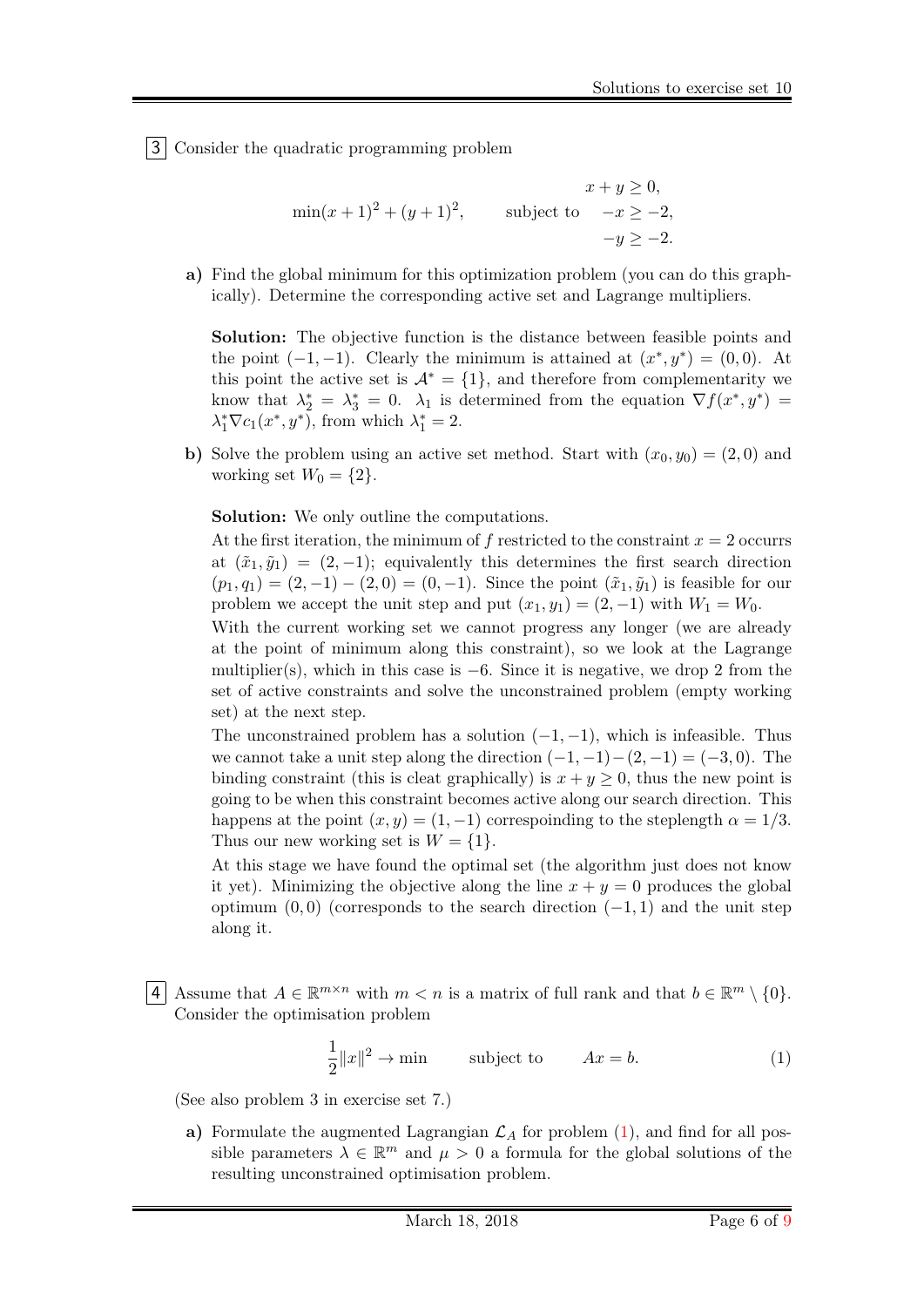**Solution:** In matrix form—since we have m constraints—the augmented Lagrangian equals

$$
\mathcal{L}_A(x,\lambda;\mu) = \frac{1}{2} ||x||^2 - \lambda^\top (Ax - b) + \frac{\mu}{2} ||Ax - b||^2,
$$

where  $\lambda \in \mathbb{R}^m$  is the Lagrange multipler, and  $\mu > 0$  is the penalty parameter. Trying to minimise  $\mathcal{L}_A$  with respect to x, we first note that  $\mathcal{L}_A(\cdot, \lambda; \mu)$  is both smooth and coercive, where the latter property follows from the dominating  $\frac{1}{2}||x||^2$  term (how?). Hence, a global minimiser exists. This point is also a stationary point, and computing

$$
0 = \nabla_x \mathcal{L}_A(x, \lambda; \mu) = x - A^\top \lambda + \mu A^\top (Ax - b)
$$

shows that the unique global minimiser, for all  $\lambda$  and all  $\mu$ , is

$$
x_{\lambda,\mu} = \left(\frac{1}{\mu}\text{Id} + A^{\top}A\right)^{-1}A^{\top}\left(\frac{1}{\mu}\lambda + b\right)
$$

$$
= A^{\top}\left(\frac{1}{\mu}\text{Id} + AA^{\top}\right)^{-1}\left(\frac{1}{\mu}\lambda + b\right).
$$

(Last transition was shown in exercise 3 b) in exercise set 7.)

b) Since the exact solution and optimal Lagrange multiplier of the original optimisation problem equal

$$
x^* = (A^{\top}A)^{-1}A^{\top}b = A^{\top}(AA^{\top})^{-1}b = A^{\top}\lambda^* \quad \text{and} \quad \lambda^* = (AA^{\top})^{-1}b,
$$

we demand that  $x_{\lambda,\mu} = x^*$  and see what happens: left-multipling both sides by  $(AA^\top)^{-1}A$  gives

$$
\left(\frac{1}{\mu}\text{Id} + AA^{\top}\right)^{-1}\left(\frac{1}{\mu}\lambda + b\right) = \lambda^*,
$$

or,

$$
\frac{1}{\mu}\lambda + b = \left(\frac{1}{\mu}\text{Id} + AA^{\top}\right)\lambda^* = \frac{1}{\mu}\lambda^* + b.
$$

In conclusion, the minimiser of the augmented Lagrangian equals that of the exact solution if and only if  $\lambda = \lambda^*$ , with no restrictions on  $\mu > 0$ .

c) For which parameters  $\lambda \in \mathbb{R}^m$  and  $\mu > 0$  is the minimiser of the augmented Lagrangian equal to the solution of  $(1)$ ?

Solution: Before we should make any use of the iterative algorithm, it is vital to establish its consistency with the original optimisation problem which it intends to solve. By this we mean that the algorithm should solve the original problem in the limit: if  $x^k \to x$  and  $\lambda^k \to \lambda$ , then  $x = x^*$  and  $\lambda = \lambda^*$ .

As  $x^{k+1}$  is the minimum of  $\mathcal{L}_A(\cdot, \lambda^k; \mu)$ , we know that  $x^{k+1} = x_{\lambda^k, \mu}$ , and so inserting this into the iteration for the Lagrange multiplier yields that

$$
\lambda^{k+1} = \lambda^k - \mu \left( Ax^{k+1} - b \right) = M(\lambda^k + \mu b),
$$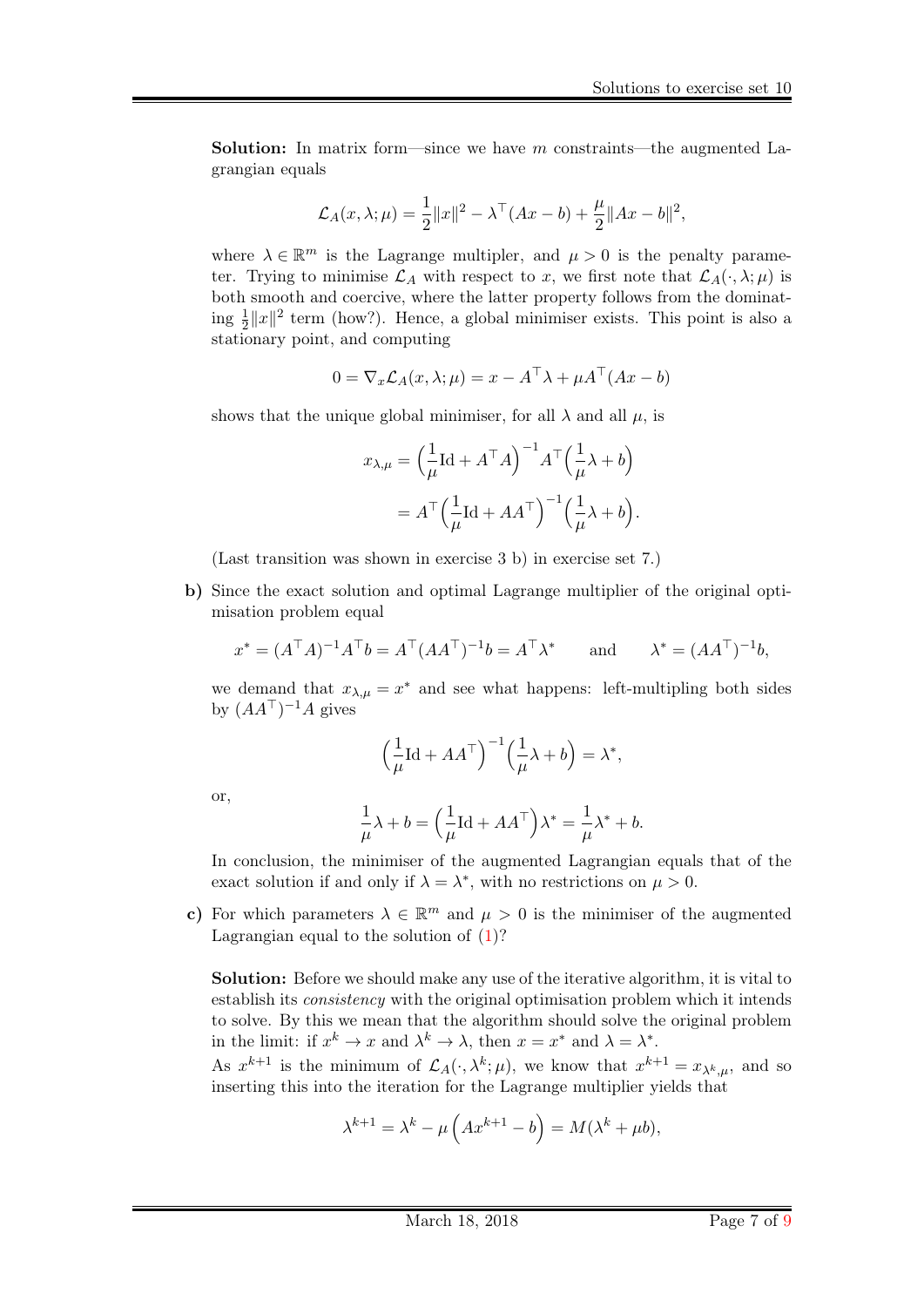where

$$
M = \text{Id} - AA^{\top} \left(\frac{1}{\mu} \text{Id} + AA^{\top}\right)^{-1}
$$
  
=  $\left[\left(\frac{1}{\mu} \text{Id} + AA^{\top}\right) - AA^{\top}\right] \left(\frac{1}{\mu} \text{Id} + AA^{\top}\right)^{-1}$   
=  $\frac{1}{\mu} \left(\frac{1}{\mu} \text{Id} + AA^{\top}\right)^{-1}$   
=  $(\text{Id} + \mu AA^{\top})^{-1}$ .

Suppose now that  $x^k \to x$  and  $\lambda^k \to \lambda$ . Then from the Lagrange multiplier iteration we get

$$
\lambda = M(\lambda + \mu b),
$$

which implies that

$$
(\mathrm{Id} + \mu A A^{\top}) \lambda = \lambda + \mu b.
$$

In other words,

$$
\lambda = (AA^{\top})^{-1}b = \lambda^*,
$$

and therefore  $x = x^*$  as well, because  $x^*$  is the minimiser of  $\mathcal{L}_A(\cdot, \lambda^*; \mu)$  from question b). Thus the scheme is consistent.

Recall now from numerical linear algebra that the consistent Lagrange multiplier iteration will converge for all initial values if and only if  $\rho(M) < 1$ , where  $\rho(M)$ denotes the spectral radius of  $M$ , that is, the largest eigenvalue of  $M$  in absolute value. Since A has full rank, matrix  $AA^{\dagger}$  is positive definite, with strictly positive eigenvalues. As such, the eigenvalues of

$$
M^{-1} = \text{Id} + \mu A A^{\top}
$$

are always strictly greater than 1, which means that  $\rho(M) < 1$ , as desired.

d) An iterative algorithm for the solution of [\(1\)](#page-1-1) using the augmented Lagrangian may have the form

$$
x^{k+1} \in \arg\min_{x} \mathcal{L}_A(x, \lambda^k; \mu),
$$
  

$$
\lambda^{k+1} = \lambda^k - \mu(Ax^{k+1} - b).
$$

Show that this iteration converges for all initial values  $x^0 \in \mathbb{R}^n$ ,  $\lambda^0 \in \mathbb{R}^m$ , and all  $\mu > 0$  to the unique solution of  $(1)$ .<sup>[1](#page-7-0)</sup>

Hint: Interpret the iteration for the Lagrange parameter  $\lambda$  as a fixed-point iteration—by using the explicit formula for  $x^{k+1}$  derived in the first part of this exercise—and then use results from previous numerics courses to show that this fixed-point scheme converges.

Solution: Before we should make any use of the iterative algorithm, it is vital to establish its consistency with the original optimisation problem which it intends to solve. By this we mean that the algorithm should solve the original problem in the limit: if  $x^k \to x$  and  $\lambda^k \to \lambda$ , then  $x = x^*$  and  $\lambda = \lambda^*$ .

<span id="page-7-0"></span> $1$ . This problem does not completely fall within the curriculum of this optimisation class, but it is still recommended to *try* to solve it.